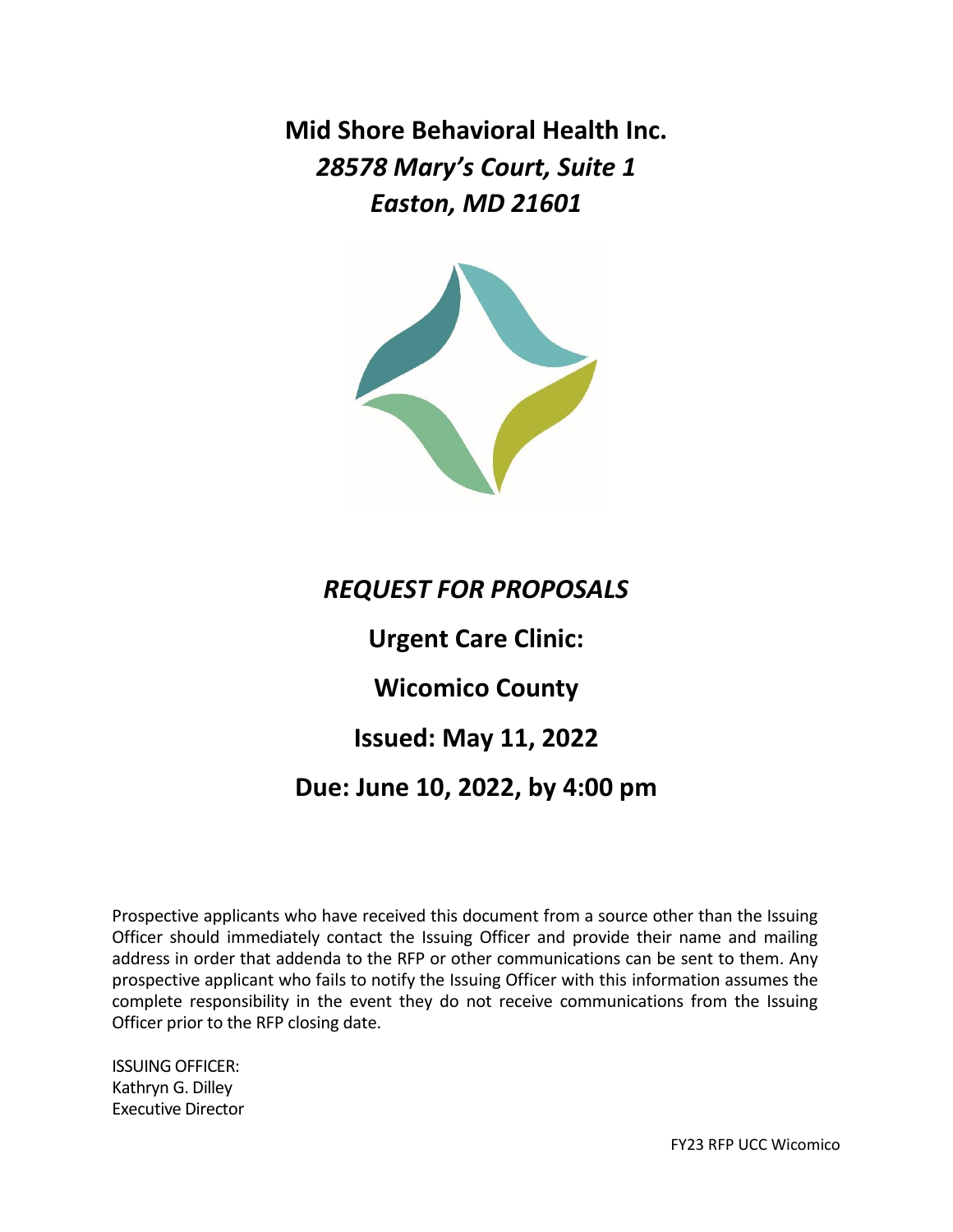#### **I. BACKGROUND AND OVERVIEW**

The Behavioral Health Administration (BHA) has moved to decentralize the management of behavioral health services to Maryland Medicaid recipients and eligible uninsured residents by developing Local Behavioral Health authorities, Core Service Agencies, and Local Addictions Authorities. The Core Service Agency (CSA) acting as the designee of the Maryland Department of Health (hereafter known as "the Department"), shall complete a competitive procurement for its respective jurisdiction for all grant-funded activities.

Mid Shore Behavioral Health, Inc. (MSBH) is the Core Service Agency (CSA) serving Kent, Queen Anne's, Caroline, Talbot and Dorchester Counties. MSBH is seeking proposals for the provision of Urgent Care Services for consumers living in Wicomico County on the Eastern Shore of Maryland. MSBH is responsible for planning, systems management of the Public Behavioral Health Systems for the residents of the mid-shore counties of Maryland.

#### **II. SCOPE OF WORK**

## *Respondents must address the following requirements in the Scope of Work in their response to this RFP.*

The Urgent Care Clinic service model is a service available for adults in need of immediate access to mental health evaluation to be supported by an Outpatient Mental Health Clinic provider. Eligible respondents must comply with Title 10 Maryland Department of Health Subtitle 63 Community-Based Behavioral Health Programs and Services regulatory and licensure requirements. The service is to be delivered to prevent psychiatric crises, emergencies and/or hospitalizations, and to increase access to outpatient mental health services, both therapy and psychiatric services if indicated. Evaluation, crisis stabilization and referral by a licensed behavioral health provider are the primary components of the service and proposal response. This provider(s) is expected to provide access to services for consumers of Wicomico County. The provider may respond to Urgent Care services to be rendered in one or both counties in need of a provider.

#### **III. GOALS**

The selected provider(s) will be required to meet the following goals and objectives as they relate to this RFP.

1.Provide service to adult individuals in need of urgent mental health care services, evaluation, and referral for medication management if indicated.

2.Ensure prioritization of urgent care services to individuals referred by the Eastern Shore Operations Center (ESOC), Eastern Shore Crisis Response/Mobile Crisis Teams, local emergency departments, primary care physicians, psychiatric inpatient units, detention centers/correctional facility behavioral health programs, and other community-based programs.

3. Provide timely access to qualified mental health professionals in order to ensure continuity of care and/or prevent psychiatric crisis, emergencies and/or hospitalization.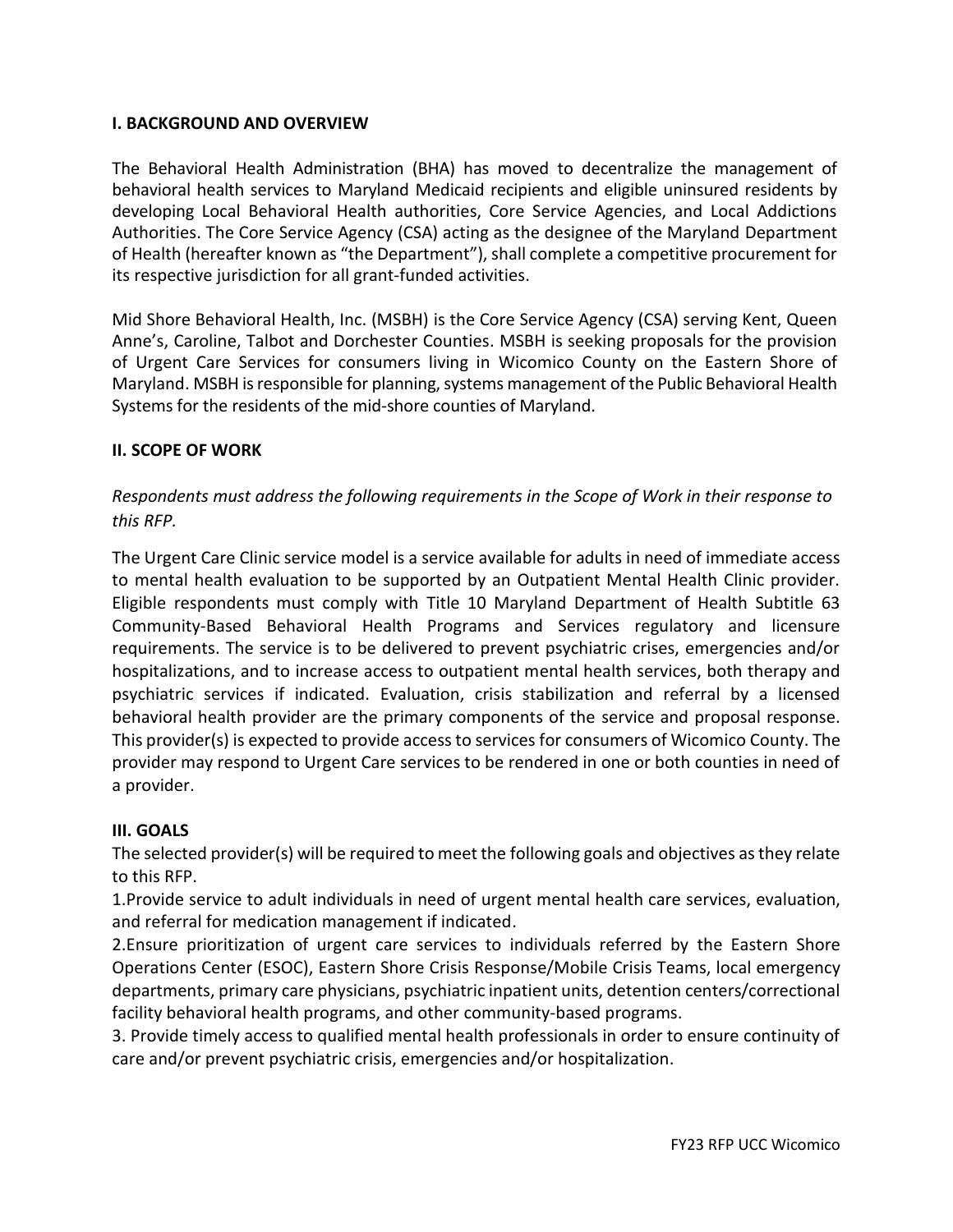4. Provide access to qualified Behavioral Health Professionals, authorized under the Health Occupational Article and according to COMAR 10.63, for urgent care clinic appointments for consumers with immediate needs within two business days as available.

5. When clinically indicated, provide access to psychiatric evaluations for medication management within 30 days of the initial urgent appointment for county consumers; preferably within two weeks when medically necessary.

6. Utilize SharePoint platform in coordination with Eastern Shore Operations Center (ESOC) for urgent care appointment monitoring and scheduling.

7. Document referrals of consumers to community-based services and programs as indicated and appropriate and/or follow up appointments.

8. Work collaboratively with MSBH and BHA and other committees identified to problem solve crisis delivery issues in the region.

## **IV. OBJECTIVES**

1. To provide timely access to qualified Behavioral Health Professionals in Wicomico County authorized under 10.63.01 in order to ensure continuity of care and/or prevent psychiatric crisis, emergencies and/or hospitalizations.

2. To provide timely access to psychiatric specialty care in Wicomico County, and support psychiatry continuity of care when individuals are transitioning from care elsewhere in the Public Mental Health System.

3. To effectively manage intake, follow up appointment, no show rates for appointment using an urgent care service model.

4. Establish outcomes and evaluation methods in collaboration with MSBH.

5. Participate in the Behavioral Health Services Network (BHSN) with MSBH and continue to problem solve crisis delivery issues in the region through participation in the MSBH managed Workgroups.

## **V. PROCUREMENT PROCESS**

MSBH is requesting proposals for the provision of Urgent Care Services for Wicomico County contract for FY2023, July 1, 2022-June 30, 2023.

## **VI. ELIGIBILITY**

Any licensed or incorporated agency or organization, public or private, may apply under a Request for Proposals. The applicant must be a Community-Based Behavioral Health Programs provider as delineated in the COMAR 10.63.01. and be licensed and approved as an Outpatient Mental Health Clinic services provider by the Office of Health Care Quality, The Behavioral Health Administration's Office of Behavioral Health Licensure, and the State of Maryland Administrative Service Organization.

## **VII. ISSUING OFFICE**

Request for Proposals will be issued by: Mid Shore Behavioral Health, Inc. 28578 Mary's Court, Suite 1 Easton, MD 21601 The issuing officer is Kathryn G. Dilley, Executive Director Email: [kdilley@midshorebehavioralhealth.org](mailto:kdilley@midshorebehavioralhealth.org)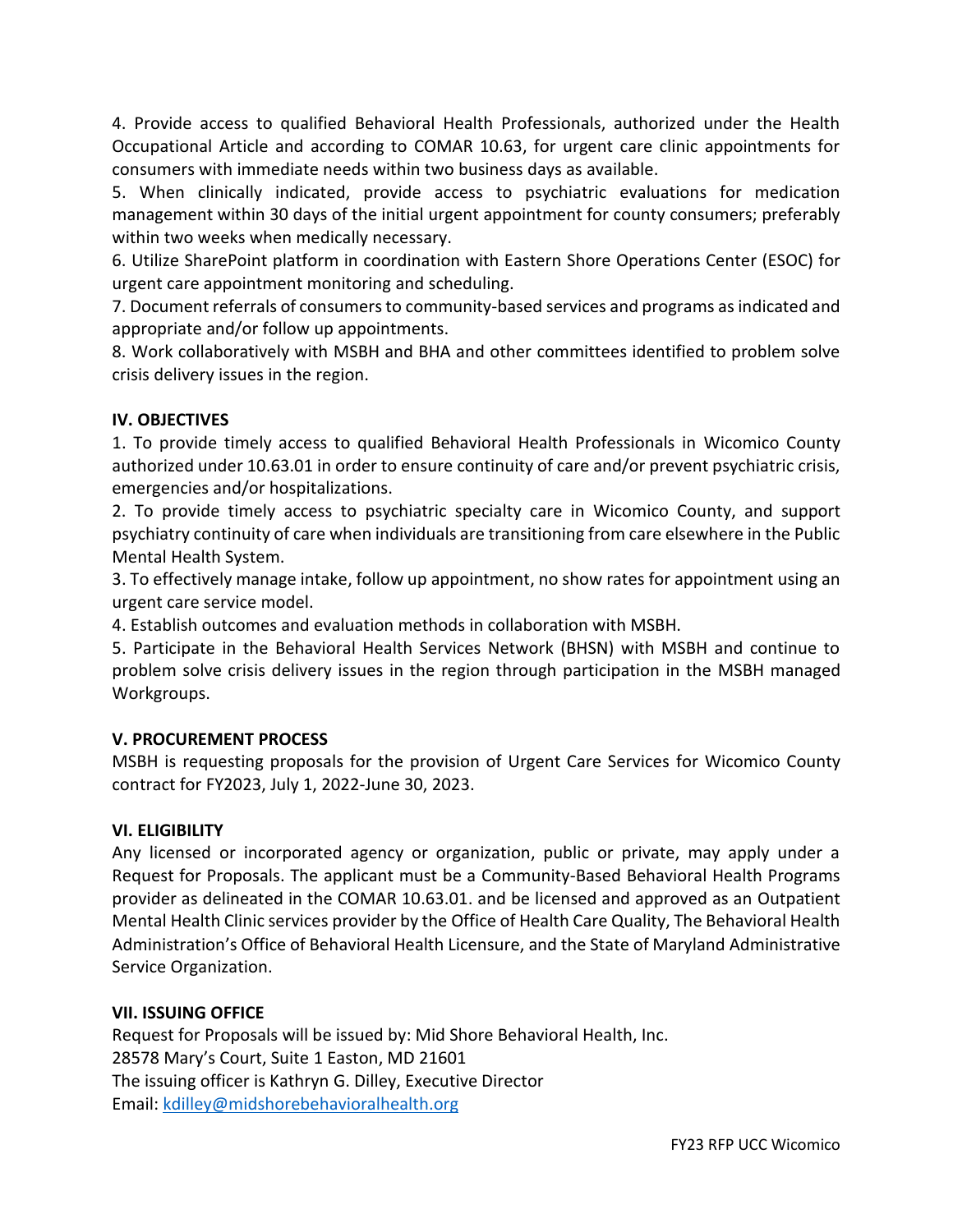#### **VIII. Request for Proposal Timeline**

**1. Pre-Bid Conference Call:**

Pre-Bid Conference is scheduled for: Thursday, May 19, 2022, 11:00am-12:00pm Attendance is not required. Participation will be by Virtual Go To link

### **FY23 UCC Pre-Bid Conference Call**

Please join my meeting from your computer, tablet or smartphone. <https://meet.goto.com/271380341> You can also dial in using your phone. United States: +1 (786) 535-3211 Access Code: 271-380-341 Get the app now and be ready when your first meeting starts: <https://meet.goto.com/install>

#### 2. **Proposal Submission and Deadline Date**

The deadline for submission of proposals is June 10, 2022, no later than 4:00PM. Submissions are to be made electronically to Kathryn G. Dilley at [kdilley@midshorebehavioralhealth.org](mailto:kdilley@midshorebehavioralhealth.org)

#### **3. Selection and Respondent Selection Notification**

The MSBH Programs Services Committee comprising MSBH Board of Directors members will review all submissions. The respondent selection notification date is June 17, 2022.

#### **IX: Proposal Submission Format and Evaluation Criteria**

#### **1. Format of Proposals**

Proposals will be received electronically. Proposals must indicate RFP title: MSBH: Urgent Care Services: (Bidder Name and Date of Proposal).

#### **2. Evaluation Criteria**

#### • **Technical**

At a minimum, each proposal will include the following items in the stated order: all pages must be numbered; each section should begin on a new page and be clearly labeled; all of the listed components must be included. **Proposals submitted that do not include the components listed below will be considered non-responsive and therefore not reviewed for funding.**

Respondents will prepare a narrative summary, providing an overview of how their organization will meet the objectives and implement the plans of the proposal.

- The proposal is consistent with MSBH Goals and Objectives.
- There is a demonstrated willingness to accept and benefit from MSBH oversight and guidance.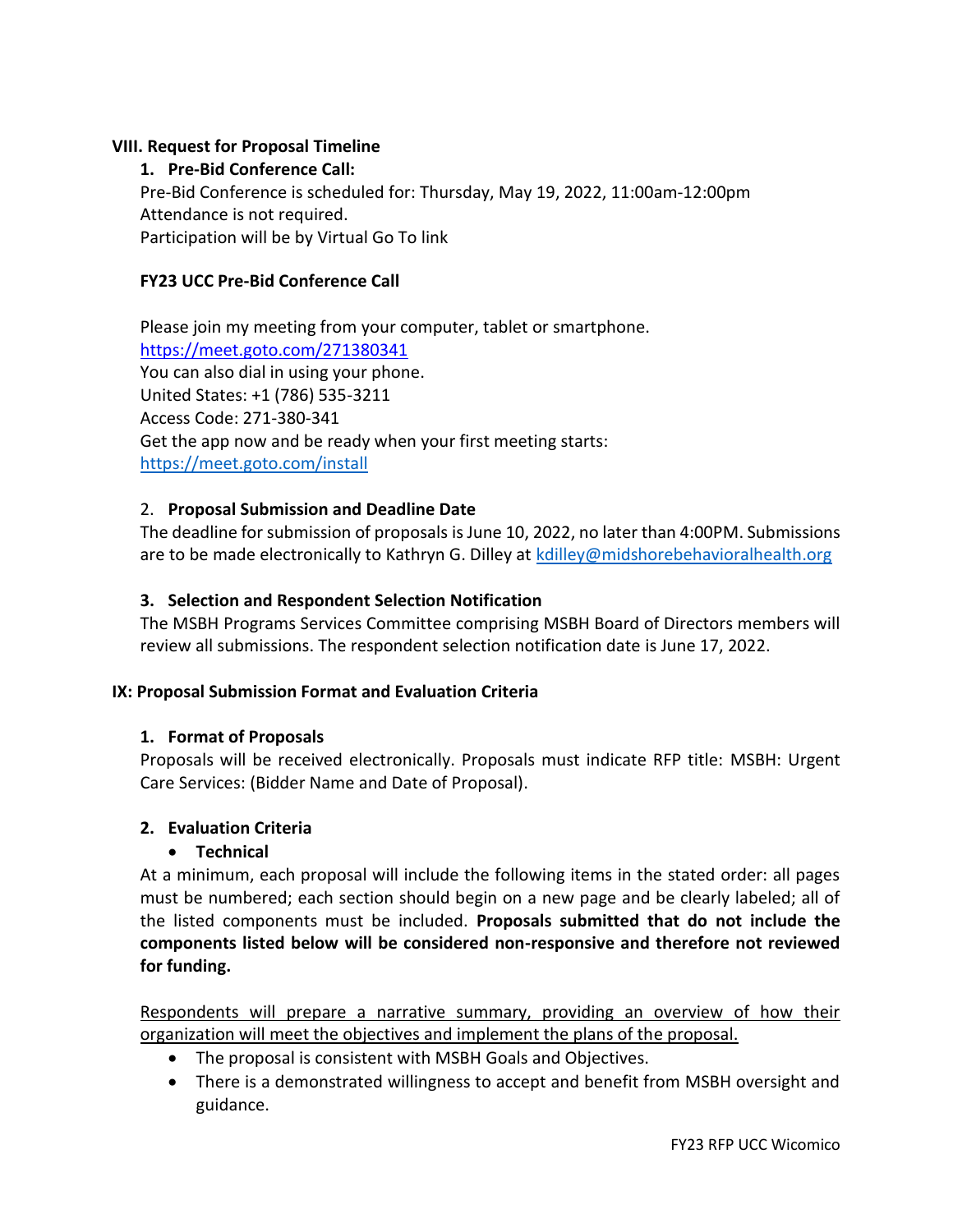- The proposal is responsive to terms, conditions, and time of performance.
- The proposal is complete and thorough.
- A full understanding of the need, purpose, expectations, and complexities of the work to be performed is demonstrated.
- The approach, methodology, techniques, and manpower to be used are clearly defined and sound. Each should be sufficient to meet proposal requirements and should be logical and well organized.

## **1. Organizational Capacity**

The applicant complies with relevant Federal, State and County laws, regulations and guidelines, as well as conditions imposed by BHA. Briefly state the bidder's organizational history, structure, nature and scope of business activities. The bidder has satisfactory experience working with persons with mental illnesses and has experience providing individualized and flexible care/services. Where applicable, the role of the governing board is briefly described.

The proposal demonstrates an understanding of the population to be served, number of persons to be served, eligibility criteria, as well as the importance of consumer input and collaboration, community integration, consumer rights protection, and community support for the program.

Attach an organizational chart depicting the relationship of the project to the current organization. Describe experience and relevant former activities of the organization which demonstrate an ability to attain the specific objectives of the proposed project.

## **2. System Integration**

The proposal describes working with various community organizations, local government, private/public agencies and citizens groups. The proposed program is well integrated with other service provisions, primary care and substance use treatment providers.

The bidder demonstrates the ability to establish and maintain relationships with local health, behavioral health systems managers. Letters of Support welcome to demonstrate relationship.

## **3. Budget and Service Location Appointment Frequency**

- **Appointment Frequency by Site/County:** Variable of three to five days available appointments per week based on jurisdictional need and ability to meet service deliverable.
- **Wicomico County:** \$13,748 Annually (Value based on three-year utilization cost and data analysis)

Respondents need to provide a budget narrative. Respondents need to indicate service provision in Wicomico County or both counties to be served.